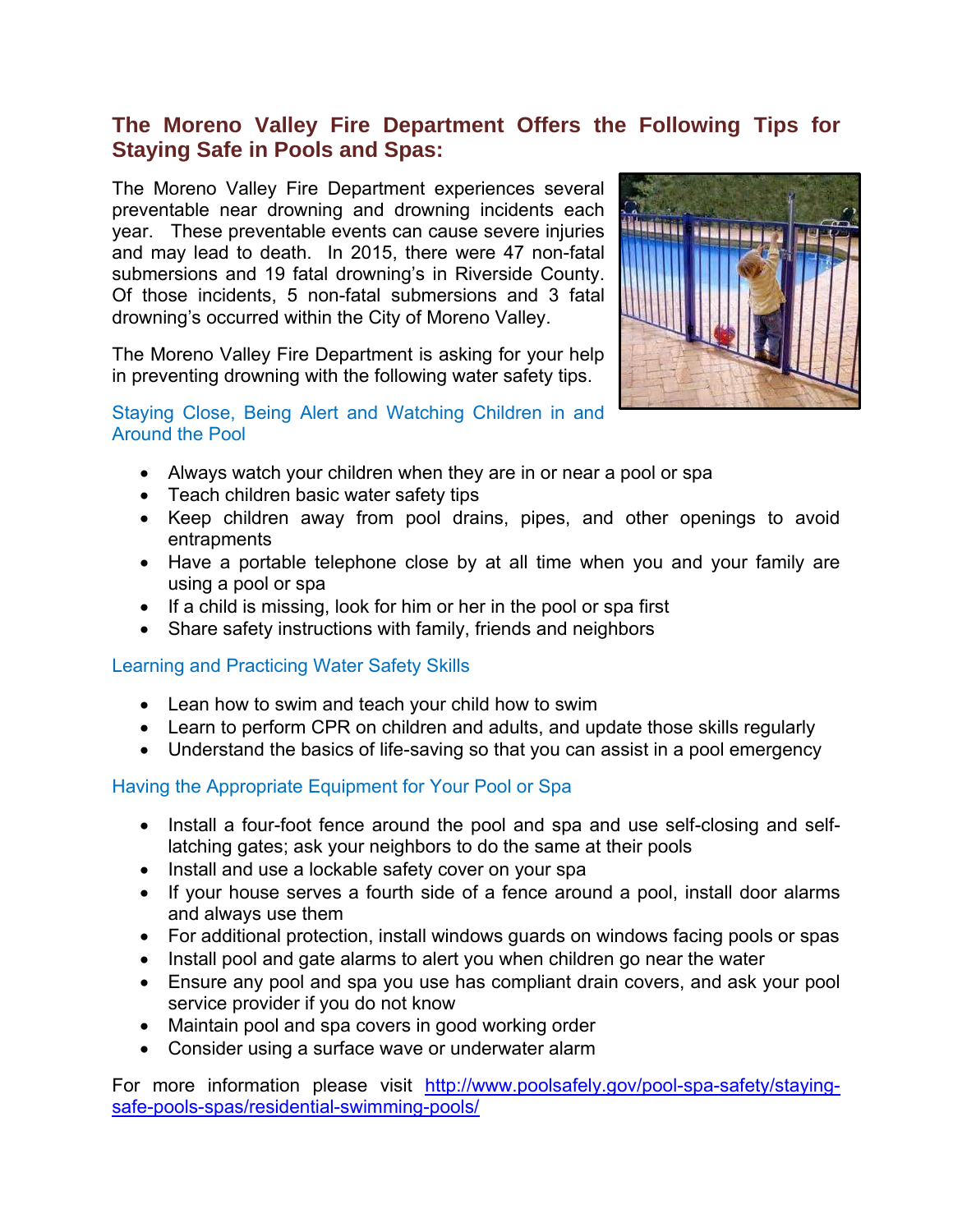# **The Moreno Valley Fire Department would like to offer important flood preparedness information:**

#### **Summer thunderstorms**

Southern California summer thunderstorms occur primarily over the mountains in the south and east and generally receive more storm activity than those ranges in the north and west.

Thunderstorm weather typically begins in early July and tapers off gradually through August and into September; usually there are alternating periods of high and low thunderstorm activity during the season.

Compounding the situation, these sudden and extreme thunderstorms carry the potential of flash floods.

#### **What are Flash Floods?**



Flash floods are the most dangerous type of floods and combine destructive power of a flood with sudden and unexpected speed. These events typically occur suddenly within 2-hours of the start of high intensity rainfall. Most damage and fatalities tend to occur in densely populated areas immediately near a stream, creek, river or flood prone areas and intersections. In addition, heavy rain falling on steep terrain can weaken soil and cause mud

slides, damaging homes, roads and property. Flash floods occur when slow moving or multiple thunderstorms happen over the same area. When storms move faster, flash flooding is less likely since the rain is distributed over a larger area.

#### **When a flash flood WATCH is issued**

Watch for signs of flash flooding and be ready to evacuate on a moment's notice.

#### **When a flash flood WARNING is issued**

- A flash flood warning is issued when the threat of a flash flood is imminent or occurring.
- Be ready to evacuate immediately as you may have only seconds to escape.
- Move to higher ground and away from rivers, streams, creeks and storm drains. Do not drive around barricades. These are placed to keep you out of harm's way.

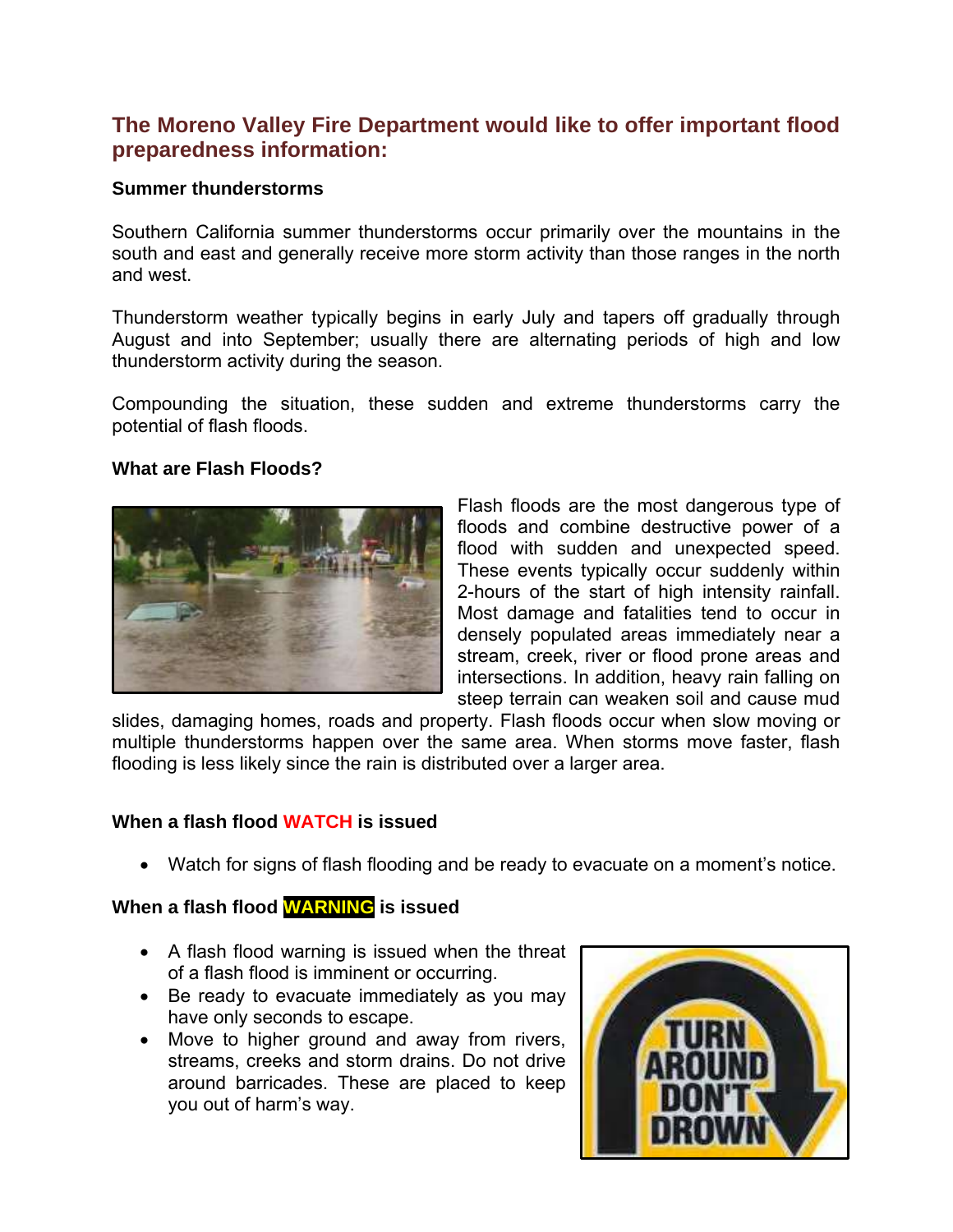If your car stalls in rapidly rising waters, abandon it immediately and climb to higher ground.

# **The Moreno Valley Fire Department would like to offer the following information regarding the Zika Virus:**

**Zika: The Basics of the Virus and How To Protect Against It**

#### **About Zika**

Zika virus spreads to people primarily through the bite of an infected Aedes species mosquito (*Ae. aegypti* and *Ae. albopictus*). People can also get Zika through sex with a man infected with Zika and it can be spread from a pregnant woman to



her fetus. People can protect themselves from mosquito bites and getting Zika through sex. This fact sheet explains who's most affected and why, symptoms and treatment, and how to protect against Zika.

#### **How Zika Spreads**

The mosquitoes that carry Zika are aggressive daytime biters, but they can also bite at night. A mosquito becomes infected when it bites a person already infected with Zika. That mosquito can then spread the virus by biting more people.

Zika virus can also spread:

- During sex with a man infected with Zika.
- From a pregnant woman to her fetus during pregnancy or around the time of birth.
- Through blood transfusion (likely but not confirmed).

## **Zika Symptoms**

Many people infected with Zika won't have symptoms or will only have mild symptoms. The most common symptoms are fever, rash, joint pain, or red eyes. Other common symptoms include muscle pain and headache. Symptoms can last for several days to a week. People usually don't get sick enough to go to the hospital, and they very rarely die of Zika. Once a person has been infected with Zika, they are likely to be protected from future infections.

## **Why Zika is Risky for Some People**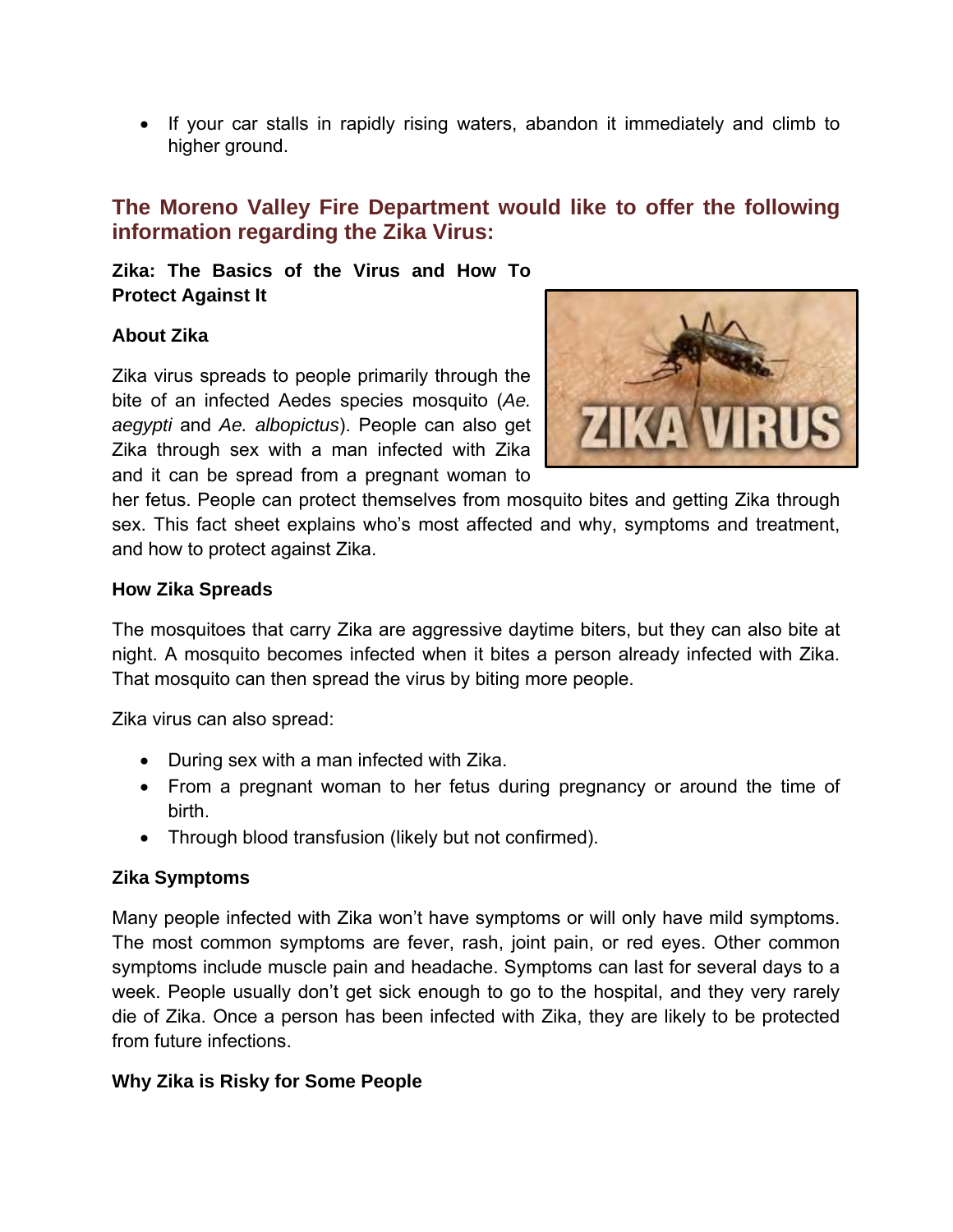Zika infection during pregnancy can cause fetuses to have a birth defect of the brain called microcephaly. Other problems have been detected among fetuses and infants infected with Zika virus before birth, such as defects of the eye, hearing deficits, and impaired growth. There have also been increased reports of Guillain-Barré syndrome, an uncommon sickness of the nervous system, in areas affected by Zika.

## **How to Prevent Zika**

There is no vaccine to prevent Zika. The best way to prevent diseases spread by mosquitoes is to protect yourself and your family from mosquito bites. Here's how:

- Wear long-sleeved shirts and long pants.
- Stay in places with air conditioning and window and door screens to keep mosquitoes outside.
- Take steps to control mosquitoes inside and outside your home.
- Treat your clothing and gear with permethrin or buy pre-treated items.

Use Environmental Protection Agency (EPA)-registered insect repellents. Always follow the product label instructions. When used as directed, these insect repellents are proven safe and effective even for pregnant and breastfeeding women.

- Do not use insect repellents on babies younger than 2 months old.
- Do not use products containing oil of lemon eucalyptus or para-menthane-diol on children younger than 3 years old.
- Mosquito netting can be used to cover babies younger than 2 months old in carriers, strollers, or cribs to protect them from mosquito bites.
- Sleep under a mosquito bed net if air conditioned or screened rooms are not available or if sleeping outdoors.
- Prevent sexual transmission of Zika by using condoms or not having sex.

## **[www.cdc.gov/zika](http://www.cdc.gov/zika)**

**For more information, please contact the Office of Emergency Management at 951.413.3800.**

# **The Moreno Valley Fire Department would like to offer the following safety tips:**

As summer approaches, activities, gatherings and outdoor cooking become a huge family favorite. In order to keep yourself and your family safe the Moreno Valley Fire Department